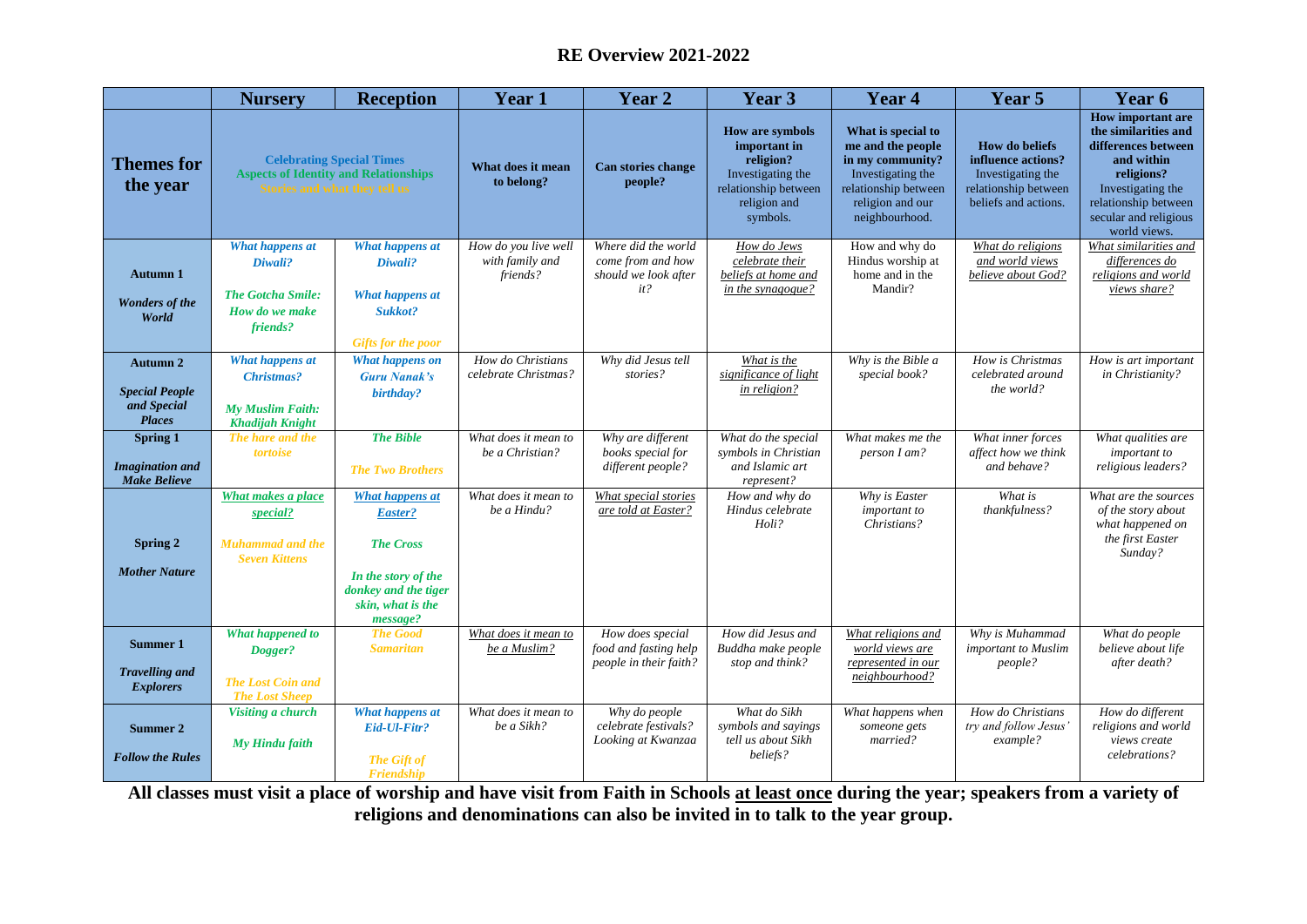## **Educational Visits in RE 2021-2022**

|                                                | <b>Nursery</b>                                                                                                                                                                                                                                                                   | <b>Reception</b>                                                                                                       | Year 1                                                                                                                                                                                                                                                                                      | Year 2                                                                                                                          | Year 3                                                                                                                                                                           | Year 4                                                                                                                                                                                                                                                         | Year 5                                                                                                                                                 | Year 6                                                                                                                                                                                                                                                                                                                                                                  |
|------------------------------------------------|----------------------------------------------------------------------------------------------------------------------------------------------------------------------------------------------------------------------------------------------------------------------------------|------------------------------------------------------------------------------------------------------------------------|---------------------------------------------------------------------------------------------------------------------------------------------------------------------------------------------------------------------------------------------------------------------------------------------|---------------------------------------------------------------------------------------------------------------------------------|----------------------------------------------------------------------------------------------------------------------------------------------------------------------------------|----------------------------------------------------------------------------------------------------------------------------------------------------------------------------------------------------------------------------------------------------------------|--------------------------------------------------------------------------------------------------------------------------------------------------------|-------------------------------------------------------------------------------------------------------------------------------------------------------------------------------------------------------------------------------------------------------------------------------------------------------------------------------------------------------------------------|
| <b>Themes</b><br>for the<br>year               | <b>Celebrating Special Times</b><br><b>Aspects of Identity and Relationships</b><br>Stories and what they tell us                                                                                                                                                                |                                                                                                                        | What does it mean<br>to belong?                                                                                                                                                                                                                                                             | Can stories change<br>people?                                                                                                   | <b>How are symbols</b><br>important in<br>religion?<br>Investigating the<br>relationship between<br>religion and symbols.                                                        | What is special to<br>me and the people in<br>my community?<br>Investigating the<br>relationship between<br>religion and our<br>neighbourhood.                                                                                                                 | <b>How do beliefs</b><br>influence actions?<br>Investigating the<br>relationship between<br>beliefs and actions.                                       | <b>How important are</b><br>the similarities and<br>differences between<br>and within<br>religions?<br>Investigating the<br>relationship between<br>secular and religious<br>world views.                                                                                                                                                                               |
| <b>Visit</b><br><b>Focus</b>                   | Spring 2<br>All religions<br>represented in<br><b>Newham</b><br>Go on a walk or show<br>pictures of various<br>places of worship in<br>Newham. Make a<br>roleplay area based on<br>one or more of these<br>and create a display<br>of 3D models of the<br>places they have seen. | Spring 2<br>Christianity<br>Why are churches<br>important to<br>Christians (arranged<br>through Faith in<br>Schools)?  | Summer 1<br><b>Islam</b><br>East London Mosque,<br>46-92 Whitechapel<br>road, E1 1JE<br>Easy to get to by tube<br>or bus - has an<br>education department<br>all set up for school<br>visits and tours<br>Mr Dilwar Khan<br>(Director)<br>0207 650 3000<br>info@eastlondonmos<br>que.org.uk | Spring 2<br><b>Christianity</b><br>Why is Easter<br>important to Christian<br>people (arranged<br>through Faith in<br>Schools)? | Autumn 1 or 2<br><b>Judaism</b><br>Sukkat Shalom; 1<br>Victory Road,<br>Hermon Hill,<br>Wanstead, E11 1UL<br>http://www.sukkatsha<br>lom.org.uk/<br>admin@sukkatshalom<br>.me.uk | Summer 1<br>Hinduism<br>Radha Krishna<br>Temple, 5 Cedars<br>Road, Stratford, E15<br>4NE<br>sarojmittal2@yahoo.c<br>o.uk or<br>premnathji@aol.com<br>020 8252 1261<br>Her preference is<br>mobile no.<br>07859057598<br>Mr Prem Nath Fing/<br>Mrs Saroj Mittal | Autumn 1<br><b>Sikhism</b><br>Ramagarhia<br>Gurdwara, 10-14<br>Neville Rd, E7 90X,<br>ssjandu@yahoo.com,<br>Mr Surinder Singh or<br>Mr Harrinder Singh | Autumn 1<br><b>Christianity and</b><br><b>Islam</b><br><b>St. Martins Church</b><br>Boundary<br>Road/Claughton<br>Road. Plaistow. E13<br>9PR<br>Margaret Elsom<br>0207 511 6110<br><b>UKIM</b> Masjid<br>Ibrahim & Islamic<br>Centre<br>Imam, Hafiz Abubakr<br>Sajjad<br>721-723 Barking<br>Road, Plaistow. E13<br>9EU<br>www.ukim.org<br>hafizsajjad@hotmail.<br>co.uk |
| Faith<br>in<br><b>Schools</b><br><b>Visits</b> | Autumn 2:<br>Christmas- Christmas<br>journey, interactive<br>session, meeting<br>characters from the<br>Nativity story                                                                                                                                                           | Autumn 2:<br>Christmas- Christmas<br>journey, interactive<br>session, meeting<br>characters from the<br>Nativity story | Autumn 2;<br>Christmas- Christmas<br>journey, interactive<br>session, meeting<br>characters from the<br>Nativity story                                                                                                                                                                      | Autumn 1; Where<br>did the world come<br>from; Christian<br>creation story                                                      | Autumn 2; light;<br>How do Christians<br>use light at Christmas                                                                                                                  | Autumn 2 ; Why is<br>the bible special?-<br>Christian visitors<br>explain and children<br>get to look at a variety<br>of bibles                                                                                                                                | <b>Autumn 2 Christmas;</b><br>- Cultures and<br>traditions around the<br>world                                                                         | Autumn 1:<br>Similarities/difference<br>s between religions; -<br>Why is church<br>important to<br>Christians/visitors                                                                                                                                                                                                                                                  |